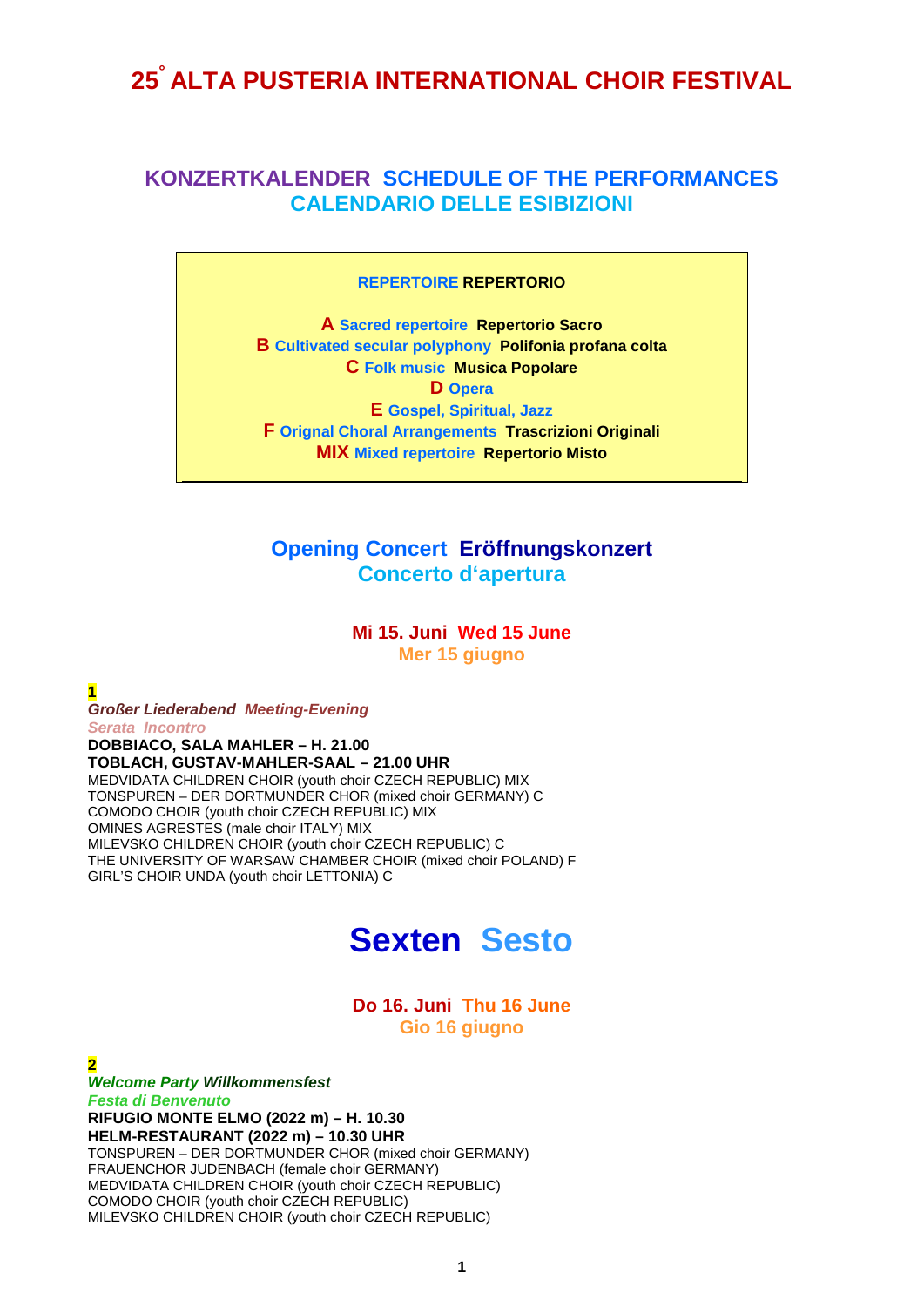MILEVSKO MIXED CHOIR (mixed choir CZECH REPUBLIC) HOEJBY DRENGEKOR (male choir DENMARK) GIRL'S CHOIR UNDA (youth choir LETTONIA) KARL JOHAN KORET (male choir NORWAY) THE UNIVERSITY OF WARSAW CHAMBER CHOIR (mixed choir POLAND) PSALTIC CHOIR SAINT JOHN OF DAMASCUS (male choir ROMANIA) ROCKY MOUNTAIN CHORALE (mixed choir, Colorado USA) MARIATROSTER MÄNNERVOKALWIRTSCHAFT (male choir AUSTRIA) OKTET ALJAZ (male choir SLOVENIA) CORO SAVERIO SELECCHY (mixed choir ITALY) OMINES AGRESTES (male choir ITALY) GIOVANI VOCI DI BASSANO (youth choir ITALY) CORO BEATO ANGELICO DELLA MINERVA (mixed choir ITALY) AMICI DEL CANTO SARDO (male choir ITALY) CORO ALTRENOTE (mixed choir ITALY)

## **3**

## **CASA SESTO - H. 21.00**

**HAUS SEXTEN - 21.00 UHR** CORO VOCAL WAVES (mixed choir ITALY) MIX MEDVIDATA CHILDREN CHOIR (youth choir CZECH REPUBLIC) MIX CORI UNITI DI COLLEFERRO E GROTTAFERRATA (mixed choir ITALY) C

## **Fr 17. Juni Fri 17 June Ven 17 giugno**

**4**

#### **RIFUGIO CRODA ROSSA – H. 11.00 ROTWANDWIESENHÜTTE – 11.00 UHR**

HOEJBY DRENGEKOR (male choir DENMARK) COMODO CHOIR (youth choir CZECH REPUBLIC) OKTET ALJAZ (male choir SLOVENIA)

## **6**

## **RIFUGIO RUDI – H. 13.00**

**RUDIHÜTTE – 13.00 UHR** FRAUENCHOR JUDENBACH (female choir GERMANY) PSALTIC CHOIR SAINT JOHN OF DAMASCUS (male choir ROMANIA)

## **7**

#### *Open Air Review Sonderkonzert unter freiem Himmel Rassegna all'aperto*

**VAL FISCALINA – H. 14.00 FISCHLEINTAL – 14.00 UHR**

CORO MONTI LIGURI (mixed choir ITALY) CANTUS FEMINAE (female choir CZECH REPUBLIC) CORO VOCAL WAVES (mixed choir ITALY) FMK FEMALE CHOIR (female choir HUNGARY) CORO CICLAMINO (male choir ITALY)

### **8**

#### *Meeting-Afternoon Großes Chorsingen am Nachmittag Pomeriggio Incontro*

## **CASA SESTO - H. 17.00**

**HAUS SEXTEN - 17.00 UHR** OKTET ALJAZ (male choir SLOVENIA) C CORO SAVERIO SELECCHY (mixed choir ITALY) MIX FRAUENCHOR JUDENBACH (female choir GERMANY) MIX CORO CICLAMINO (male choir ITALY) C THE UNIVERSITY OF WARSAW CHAMBER CHOIR (mixed choir POLAND) F CORALE POLIFONICA METELLIANA (mixed choir ITALY) C HOEJBY DRENGEKOR (male choir DENMARK) C SEM CHI INSCI CUI SCUSARITT (mixed choir ITALY) C MARIATROSTER MÄNNERVOKALWIRTSCHAFT (male choir AUSTRIA) MIX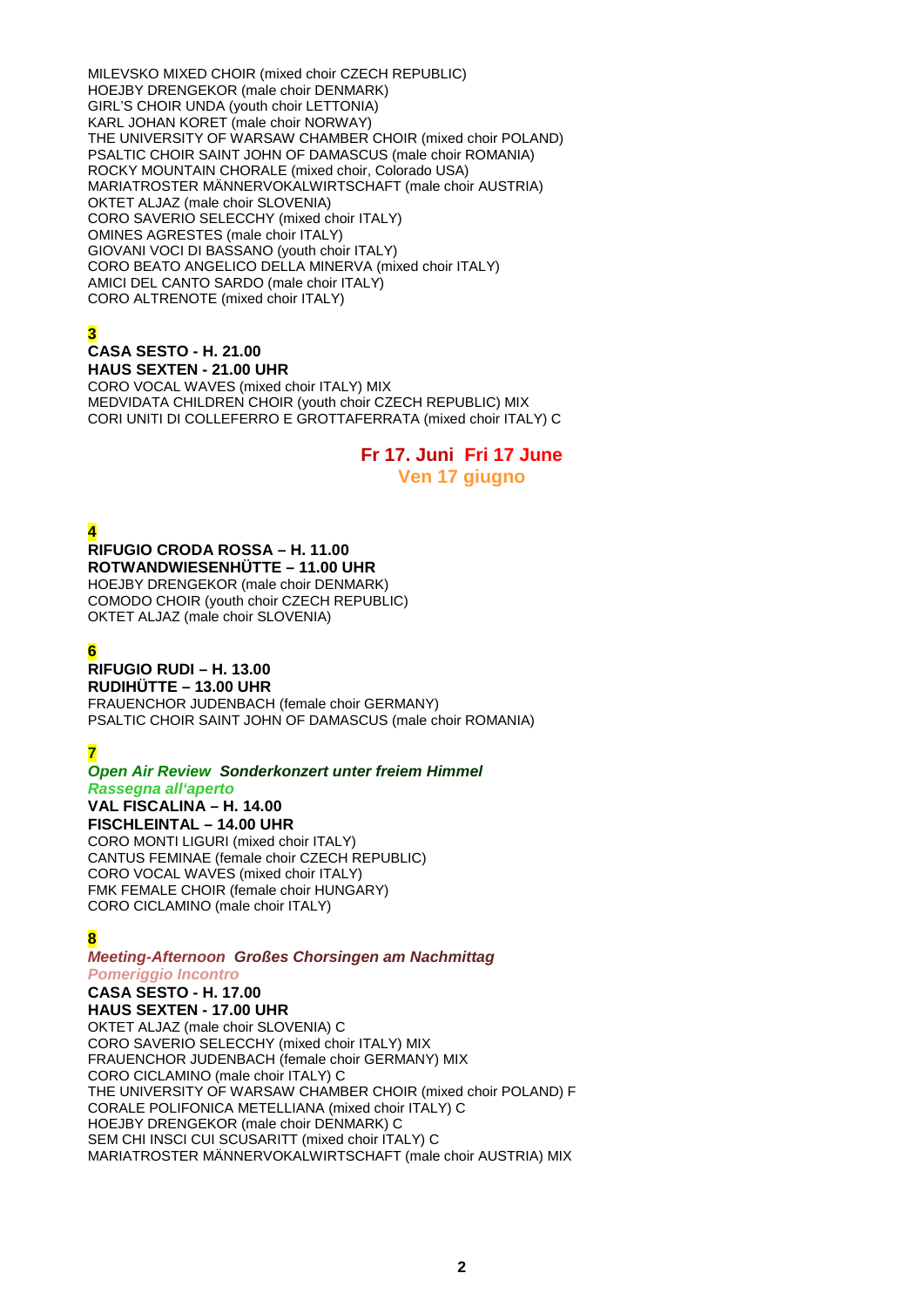### **9 CASA SESTO - H. 21.00 HAUS SEXTEN - 21.00 UHR**

OMINES AGRESTES (male choir ITALY) MIX TONSPUREN – DER DORTMUNDER CHOR (mixed choir GERMANY) C CORO DELLA COMUNITA' DEGLI ITALIANI DI VERTENEGLIO (mixed choir CROATIA) C FUCKCANCER CHOIR (mixed choir ITALY) F

## **Sa 18. Juni Sat 18 June Sab 18 giugno**

#### **10**

*Meeting-Morning Matinee Mattina Incontro*

**CASA SESTO - H. 10.00 HAUS SEXTEN - 10.00 UHR**

CORO OUT OF TIME (female choir ITALY) F PICCOLOROCNON (youth choir ITALY) F CORO NOVO SPIRITU (mixed choir ITALY) MIX ALLEGRE CON BRIO (female choir ITALY) F LE VOCI DELLA FORESTA (male choir ITALY) C CORO PRIMAVERA EX ALLIEVI ISTITUTO ZANON (mixed choir ITALY) C CORO VALLE DEL LAMBRO (male choir ITALY) C CORO MODELLI UNICI (mixed choir ITALY) F ASSOCIAZIONE CORALE SANSTEFANESE (male choir ITALY) C CORO TANAI (mixed choir ITALY) C

## **11**

#### **RIFUGIO MONTE ELMO – H. 13.00 HELM-RESTAURANT – 13.00 UHR**

CORO TANAI (mixed choir ITALY) ASSOCIAZIONE CORALE SANSTEFANESE (male choir ITALY) CORO NOVO SPIRITU (mixed choir ITALY) LE VOCI DELLA FORESTA (male choir ITALY) CORO PRIMAVERA EX ALLIEVI ISTITUTO ZANON (mixed choir ITALY)

## **12**

#### **RIFUGIO ZIN FUX – H. 14.00 ZIN FUX RESTAURANT – 14.00 UHR**

CORO DELLA COMUNITA' DEGLI ITALIANI DI VERTENEGLIO (mixed choir CROATIA) CORO LA SPINETA (mixed choir ITALY) CORO MODELLI UNICI (mixed choir ITALY)

## **13**

## **CASA SESTO - H. 21.00**

**HAUS SEXTEN - 21.00 UHR** GIRL'S CHOIR UNDA (youth choir LETTONIA) C MONTROUGE SINGERS (mixed choir ITALY) F ROCKY MOUNTAIN CHORALE (mixed choir, Colorado USA) MIX VIVALCORO (mixed choir ITALY) MIX

# **Innichen San Candido**

## **Do 16. Juni Thu 16 June Gio 16 giugno**

**14**

**CHIESA DI S. MICHELE – H. 16.30 ST. MICHAELSKIRCHE – 16.30 UHR** THE UNIVERSITY OF WARSAW CHAMBER CHOIR (mixed choir POLAND) A AMICI DEL CANTO SARDO (male choir ITALY) MIX TONSPUREN – DER DORTMUNDER CHOR (mixed choir GERMANY) A CORO BEATO ANGELICO DELLA MINERVA (mixed choir ITALY) A MILEVSKO MIXED CHOIR (mixed choir CZECH REPUBLIC) A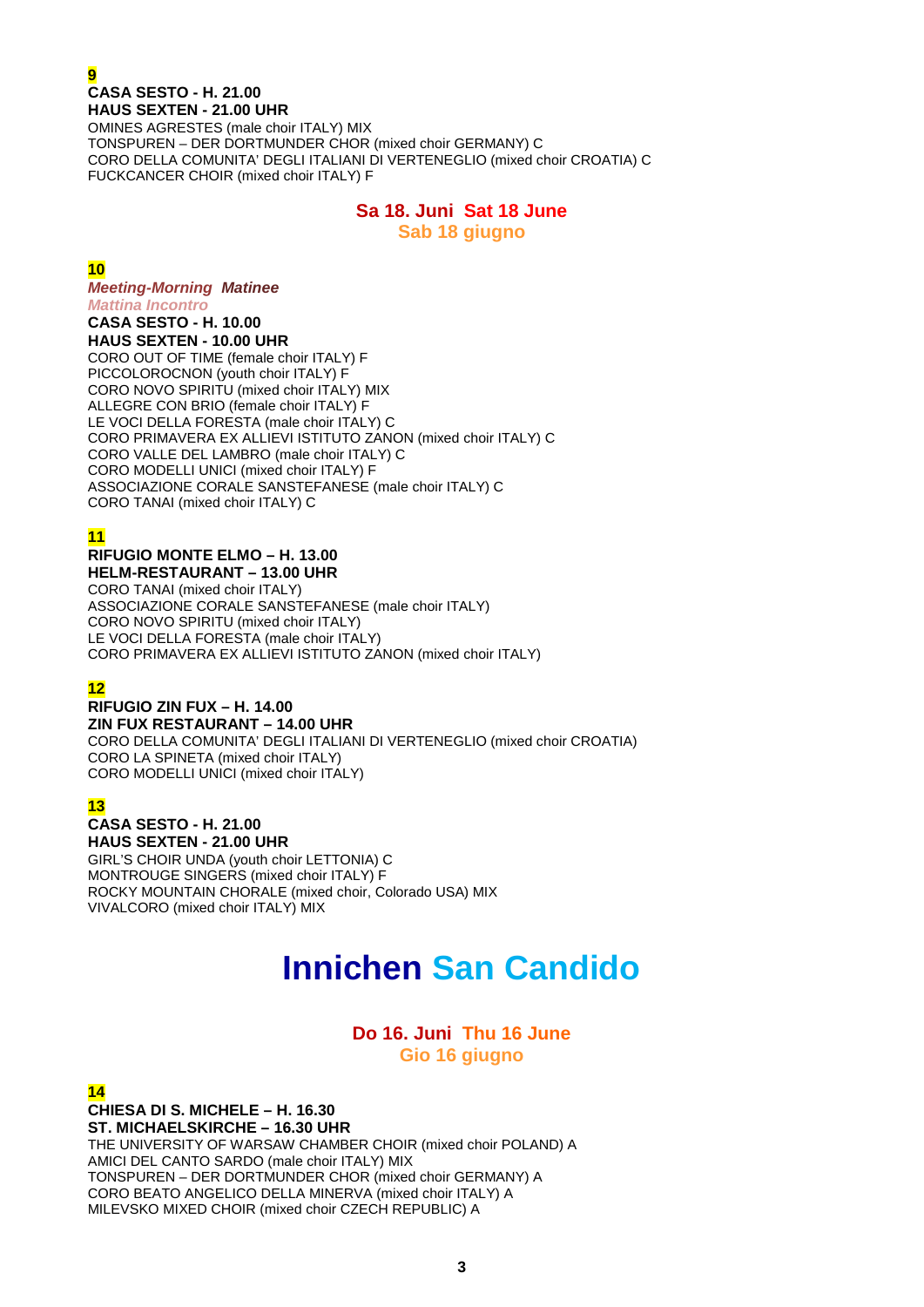## **15 SALA RESCH – H. 21.00 JOSEF-RESCH-HAUS – 21.00 UHR**

COMODO CHOIR (youth choir CZECH REPUBLIC) MIX ROCKY MOUNTAIN CHORALE (mixed choir, Colorado USA) MIX CORALE POLIFONICA METELLIANA (mixed choir ITALY) C

## **Fr 17. Juni Fri 17 June**

**Ven 17 giugno**

## **16**

#### **CHIESA DI S. MICHELE – H. 10.00 ST. MICHAELSKIRCHE – 10.00 UHR**

MILEVSKO CHILDREN CHOIR (youth choir CZECH REPUBLIC) A CANTUS FEMINAE (female choir CZECH REPUBLIC) A GIRL'S CHOIR UNDA (youth choir LETTONIA) C KARL JOHAN KORET (male choir NORWAY) MIX

## **17**

#### **RIFUGIO GIGANTE BARANCI – H. 14.00 RIESE HAUNOLD HÜTTE – 14.00 UHR**

CORO ALTRENOTE (mixed choir ITALY) CORO TERRA MAJURA (mixed choir ITALY)

## **18**

#### **CHIESA DI S. MICHELE – H. 16.30 ST. MICHAELSKIRCHE – 16.30 UHR** CORO ALTRENOTE (mixed choir ITALY) A PSALTIC CHOIR SAINT JOHN OF DAMASCUS (male choir ROMANIA) A COMODO CHOIR (youth choir CZECH REPUBLIC) MIX CHORALE DE VALGRISENCHE (mixed choir ITALY) A CORO EL VESOTO (male choir ITALY) C

## **19**

## **SALA RESCH – H. 21.00**

**JOSEF-RESCH-HAUS – 21.00 UHR** CORO CROZ DA LA STRIA (mixed choir ITALY) C CORO OUT OF TIME (female choir ITALY) F CORO TORREFRANCA (mixed choir ITALY) C COROSEDUTO (mixed choir ITALY) E

> **Sa 18. Juni Sat 18 June Sab 18 giugno**

## *"Un brindisi con il Baranci" "Am Fusse des Haunolds"*

#### **ZONA PEDONALE – H. 10:00 - 23:00 FUSSGÄNGERZON**E **– 10:00 - 23:00 UHR**

San Candido celebra il 25° compleanno del Festival salutando gli oltre duemila partecipanti con un festoso abbraccio che si protrae per tutta la giornata. Il programma? Concerti ovunque e, soprattutto, l'evento più spettacolare e atteso: la grande "Sfilata dei Cori" .

E, tra un'esibizione e l'altra, non dimenticate di assaggiare qualche stuzzichino tipico, accompagnandolo magari con un buon bicchiere di vino!

Innichen feiert den 25. Geburtstag des Festivals, indem es die mehr als zweitausend Teilnehmer den ganzen Tag über mit einer festlichen Umarmung begrüßt.

Das Programm? Konzerte überall und vor allem das spektakulärste und mit Spannung erwartete Ereignis des Festivals: der große "Umzug der Chöre".

Und vergessen Sie nicht, zwischen den einzelnen Aufführungen einige typische Gerichte zu probieren, vielleicht in Begleitung eines guten Glases Wein!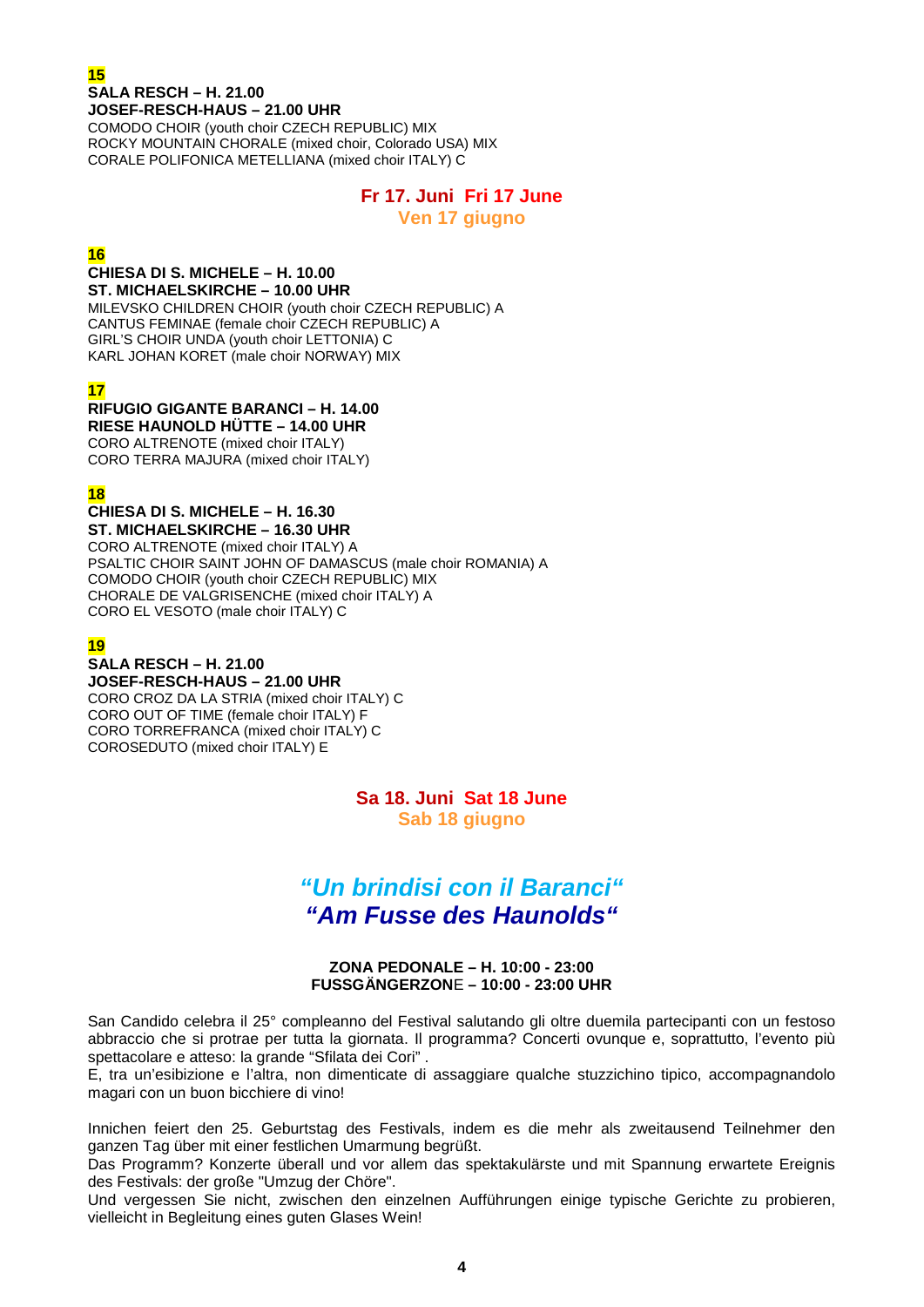San Candido celebrates the 25th birthday of the Festival by greeting the more than two thousand participants with a festive hugh that lasts throughout the day. The program? Concerts everywhere and, above all, the most spectacular and awaited event: the great "Parade of Choirs". And, among the various performances, don't forget to try some typical dishes, accompanying them with a good glass of wine!

### **20**

#### **CHIESA DI S. MICHELE – H. 10.00 ST. MICHAELSKIRCHE – 10.00 UHR**

CORO AQUAFLUMINIS (mixed choir ITALY) A CORO THOMAS TALLIS DI ARDUINO PERTILE (mixed choir ITALY) B OKTET ALJAZ (male choir SLOVENIA) A CORO AZZURRO DI STRADA (maschile ITALY) C CORO SANT'ILARIO DI FOGNANO (mixed choir ITALY) MIX

### **21**

#### **RIFUGIO GRӦEBER – H. 13.00 GRӦEBER HÜTTE – 13.00 UHR**

KAPRESANI IN CORO (mixed choir ITALY) CANTUS FEMINAE (female choir CZECH REPUBLIC) ROCKY MOUNTAIN CHORALE (mixed choir, Colorado USA) CORO DELL' ASSOCIAZIONE FLORETE FLORES (mixed choir ITALY)

## **22**

#### **RIFUGIO GIGANTE BARANCI – H. 13.00 RIESE HAUNOLD HÜTTE – 13.00 UHR**

CORO AZZURRO DI STRADA (maschile ITALY) FMK FEMALE CHOIR (female choir HUNGARY) CORO VALLE DEL LAMBRO (male choir ITALY) CORO AMICI DELL'OBANTE (male choir ITALY) CORO CROZ DA LA STRIA (mixed choir ITALY) CORO TORREFRANCA (mixed choir ITALY)

## **23**

#### **PADIGLIONE MUSICALE – H. 13.00 MUSIKPAVILLON – 13.00 UHR**

CORO EL VESOTO (male choir ITALY) CORO AQUAFLUMINIS (mixed choir ITALY) C ENSEMBLE HARMONIA (mixed choir ITALY) MIX CORALE POLIFONICA METELLIANA (mixed choir ITALY) C OVER THE RAIMBOW (female choir ITALY) F FUCKCANCER CHOIR (mixed choir ITALY) F COROSEDUTO (mixed choir ITALY) E

## *CHOIRS PARADE FESTZUG DER CHÖRE*

*SFILATA DEI CORI*

**VIA P.P.RAINER, P.ZZA S. MICHELE, P.ZZA DEL MAGISTRATO – H. 16.30 P.-P.-RAINER-STR., ST.-MICHAELSPLATZ, PFLEGPLATZ – 16.30 HUR**

*The Parade will be introduced by the three Bands of San Candido, Versciaco e Prato Drava Der große Einzug wird begleitet von den Musikapellen aus Innichen, Vierschach und Winnebach La Sfilata sarà aperta dalle tre Bande Musicale di San Candido, Versciaco e Prato Drava* Dir. Korbinian Hoffmann, Wilfried Egger, Fritz Obmascher

### **24**

#### **SALA RESCH – H. 21.00 JOSEF-RESCH-HAUS – 21.00 UHR** HOEJBY DRENGEKOR (male choir DENMARK) MIX CORO THOMAS TALLIS DI ARDUINO PERTILE (mixed choir ITALY) B SEM CHI INSCI CUI SCUSARITT (mixed choir ITALY) C FRAUENCHOR JUDENBACH (female choir GERMANY) MIX CORO CAI CREMONA (mixed choir ITALY) C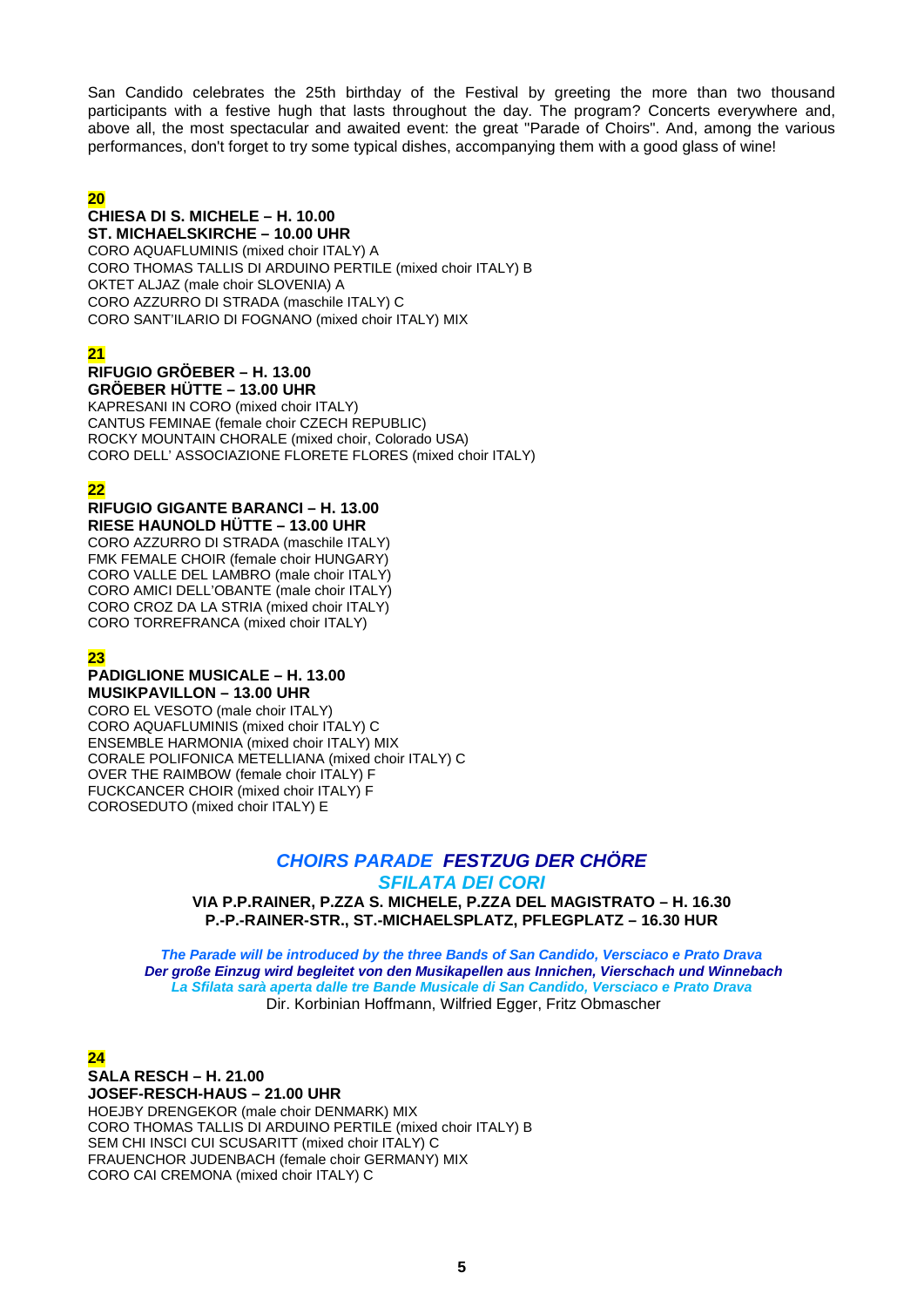# **Toblach Dobbiaco**

## **Do 16. Juni Thu 16 June Gio 16 giugno**

#### **25**

#### **SALA G. MAHLER – H. 16.30 GUSTAV-MAHLER-SAAL – 16.30 UHR**

FRAUENCHOR JUDENBACH (female choir GERMANY) MIX CORO SAVERIO SELECCHY (mixed choir ITALY) MIX KARL JOHAN KORET (male choir NORWAY) MIX HOEJBY DRENGEKOR (male choir DENMARK) MIX

### **26**

#### **SALA G. MAHLER – H. 21.00 GUSTAV-MAHLER-SAAL – 21.00 UHR** PSALTIC CHOIR SAINT JOHN OF DAMASCUS (male choir ROMANIA) A OVER THE RAIMBOW (female choir ITALY) F CORO ALTRENOTE (mixed choir ITALY) A ENSEMBLE HARMONIA (mixed choir ITALY) MIX

## **Fr 17. Juni Fri 17 June Ven 17 giugno**

**27**

*Meeting-Morning Matinee Mattina Incontro* **SALA G. MAHLER – H. 10.00 GUSTAV-MAHLER-SAAL – 10.00 UHR** CORO BEATO ANGELICO DELLA MINERVA (mixed choir ITALY) A CORI UNITI DI COLLEFERRO E GROTTAFERRATA (mixed choir ITALY) B ENSEMBLE HARMONIA (mixed choir ITALY) MIX FMK FEMALE CHOIR (female choir HUNGARY) F OVER THE RAIMBOW (female choir ITALY) F MILEVSKO MIXED CHOIR (mixed choir CZECH REPUBLIC) C CORO MONTI LIGURI (mixed choir ITALY) C AMICI DEL CANTO SARDO (male choir ITALY) C CORO TERRA MAJURA (mixed choir ITALY) C CORO VOCAL WAVES (mixed choir ITALY) MIX CORO DELLA COMUNITA' DEGLI ITALIANI DI VERTENEGLIO (mixed choir CROATIA) C

## **28**

## **SALA G. MAHLER – H. 16.30**

**GUSTAV-MAHLER-SAAL – 16.30 UHR** MORAVIAN CHILDREN CHOIR (children choir CZECH REPUBLIC) A ASSOCIAZIONE CORALE SANSTEFANESE (male choir ITALY) C CORO VALLE DEL LAMBRO (male choir ITALY) C CORO CAI CREMONA (mixed choir ITALY) C CORO SANT'ILARIO DI FOGNANO (mixed choir ITALY) MIX

### **29**

*Großer Liederabend Meeting-Evening Serata Incontro*

#### **SALA G. MAHLER – H. 21.00 GUSTAV-MAHLER-SAAL – 21.00 UHR** CORO SAN ZENONE (mixed choir ITALY) B ROCKY MOUNTAIN CHORALE (mixed choir, Colorado USA) A KAPRESANI IN CORO (mixed choir ITALY) C CORALE VINCENZO CRUCIANI (mixed choir ITALY) F VIBRAZIONI SIMPATICHE (female choir ITALY) F GIOVANI VOCI DI BASSANO (youth choir ITALY) E KARL JOHAN KORET (male choir NORWAY) MIX

MONTROUGE SINGERS (mixed choir ITALY) F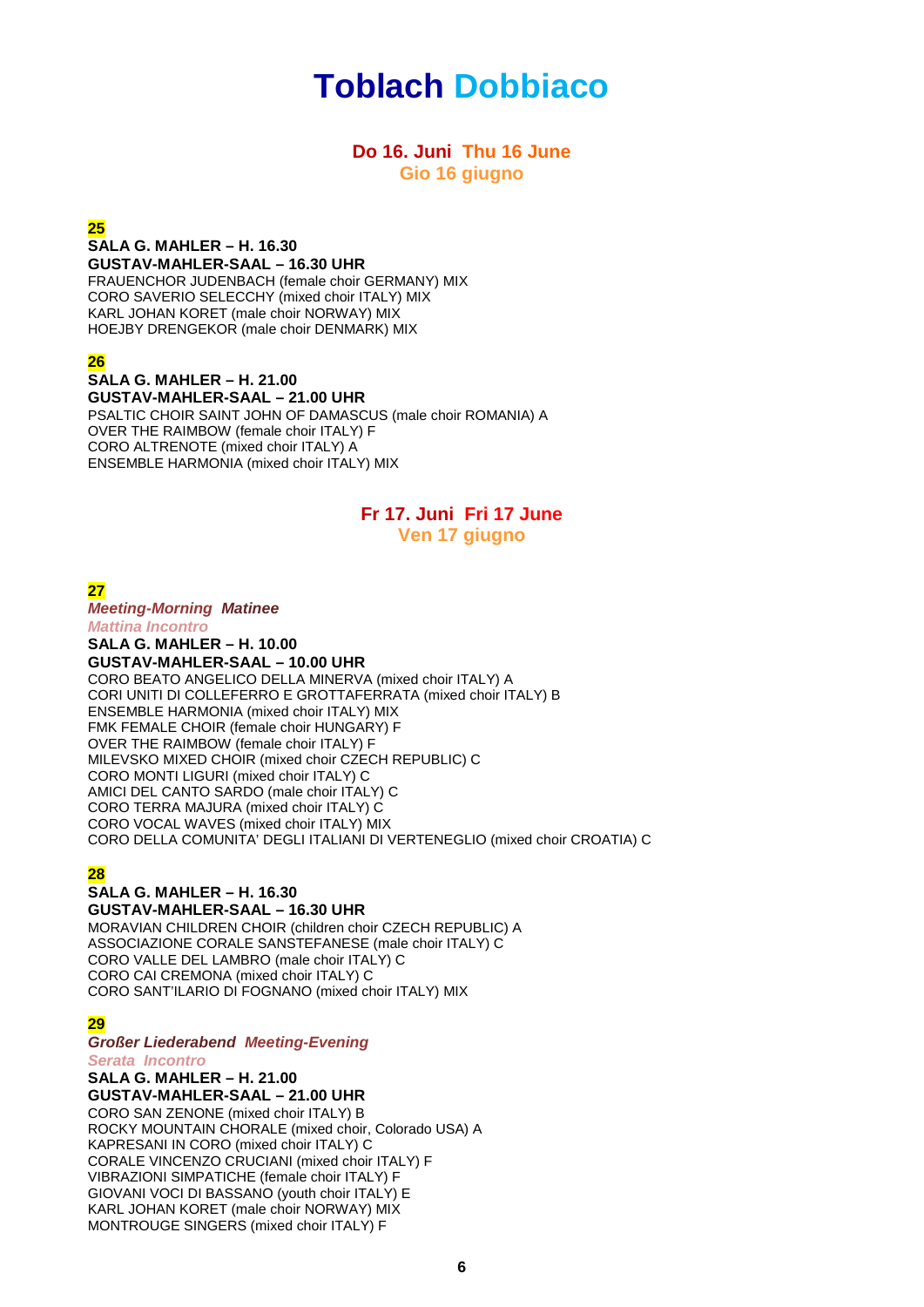VIVALCORO (mixed choir ITALY) E CORO CASTEL ROCCA (mixed choir ITALY) F BASSANO BLUESPIRITUAL BAND (mixed choir ITALY) F CORALE ANTONIO VIVALDI (mixed choir ITALY) D

## **Sa 18. Juni Sat 18 June**

**Sab 18 giugno**

### **30**

#### *Meeting-Morning Matinee*

*Mattina Incontro* **SALA G. MAHLER – H. 10.00 GUSTAV-MAHLER-SAAL – 10.00 UHR** CORO AIDA (female choir ITALY) MIX CORO EL VESOTO (male choir ITALY) C CORO CAI CREMONA (mixed choir ITALY) C CHORALE DE VALGRISENCHE (mixed choir ITALY) C CORO SANTA MARIA ASSUNTA TASSULLO (mixed choir ITALY) C CORO TORREFRANCA (mixed choir ITALY) C CORO LA SPINETA (mixed choir ITALY) MIX CORO CROZ DA LA STRIA (mixed choir ITALY) C CORO AMICI DELL'OBANTE (male choir ITALY) C CORO CITTA' DI MIRANDOLA (mixed choir ITALY) D COROSEDUTO (mixed choir ITALY) E MORAVIAN CHILDREN CHOIR (children choir CZECH REPUBLIC) A

## **31**

#### *Open Air Review Sonderkonzert unter freiem Himmel Rassegna all'aperto*

**LANDRO, VEDUTA DELLE TRE CIME DA DOBBIACO – H. 13.30 HÖHLENSTEINTAL – TOBLACHER DREI ZINNEN BLICK – 13.30 UHR** PSALTIC CHOIR SAINT JOHN OF DAMASCUS (male choir ROMANIA) CORO BEATO ANGELICO DELLA MINERVA (mixed choir ITALY) CORO SAVERIO SELECCHY (mixed choir ITALY) THE UNIVERSITY OF WARSAW CHAMBER CHOIR (mixed choir POLAND) BASSANO BLUESPIRITUAL BAND (mixed choir ITALY)

## **32**

#### **SALA G. MAHLER – H. 21.00 GUSTAV-MAHLER-SAAL – 21.00 UHR**

CORO CICLAMINO (male choir ITALY) C ALLEGRE CON BRIO (female choir ITALY) F CORALE VINCENZO CRUCIANI (mixed choir ITALY) F PICCOLOROCNON (youth choir ITALY) F BASSANO BLUESPIRITUAL BAND (mixed choir ITALY) F

## **33**

#### **CHIESA DI SANTA MARIA IN MONTE ROTA – H. 21.00 AUFKIRCHEN – 21.00 UHR**

CORO GLAP (mixed choir ITALY) E CORALE SAN GAETANO (mixed choir ITALY) A THE UNIVERSITY OF WARSAW CHAMBER CHOIR (mixed choir POLAND) A CORI UNITI DI COLLEFERRO E GROTTAFERRATA (mixed choir ITALY) A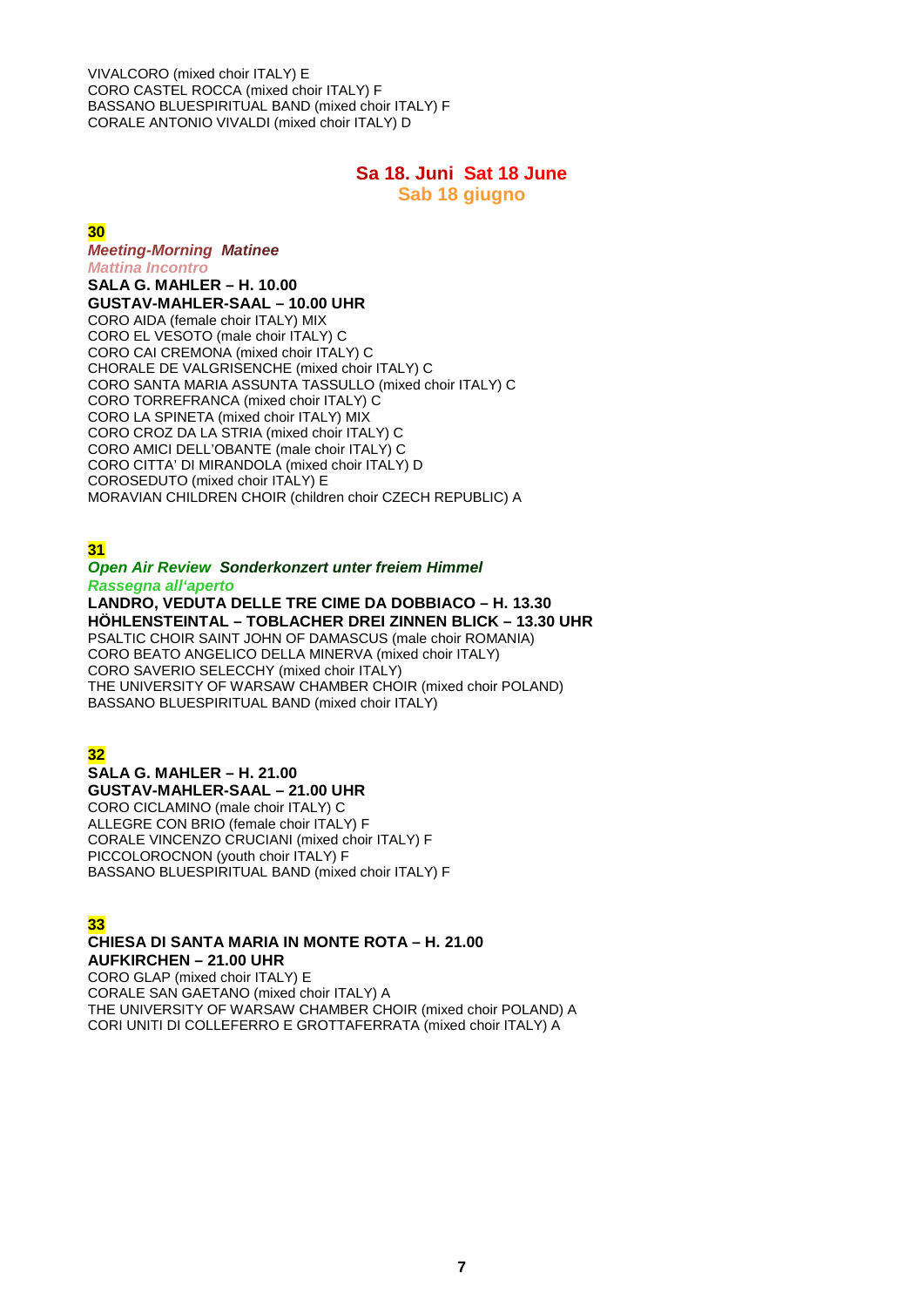# **Niederdorf Villabassa**

### **Fr 17. Juni Fri 17 June Ven 17 giugno**

#### **34**

**CHIESA DI S. STEFANO – H. 21.00 PFARRKIRCHE ST. STEFAN – 21.00 UHR** CORO NOVO SPIRITU (mixed choir ITALY) A CORO DELL' ASSOCIAZIONE FLORETE FLORES (mixed choir ITALY) A CORO BEATO ANGELICO DELLA MINERVA (mixed choir ITALY) A CORO AQUAFLUMINIS (mixed choir ITALY) A

# **Sa 18. Juni Sat 18 June**

**Sab 18 giugno**

#### **35**

#### *Open Air Review Sonderkonzert unter freiem Himmel Rassegna all'aperto*

**13.00 UHR - KURPARK – H. 13.00** MORAVIAN CHILDREN CHOIR (children choir CZECH REPUBLIC) COMODO CHOIR (youth choir CZECH REPUBLIC) PICCOLOROCNON (youth choir ITALY) GIRL'S CHOIR UNDA (youth choir LETTONIA) MILEVSKO CHILDREN CHOIR (youth choir CZECH REPUBLIC)

#### **36**

#### **CHIESA DI S. STEFANO – H. 21.00 PFARRKIRCHE ST. STEFAN – 21.00 UHR**

CANTUS FEMINAE (female choir CZECH REPUBLIC) A CORO SAN ZENONE (mixed choir ITALY) A CORO POLIFONICO SANT'ANSELMO DI LUCCA (mixed choir ITALY) A VOX AURAE CHOIR (mixed choir ITALY) A CORALE ANTONIO VIVALDI (mixed choir ITALY) A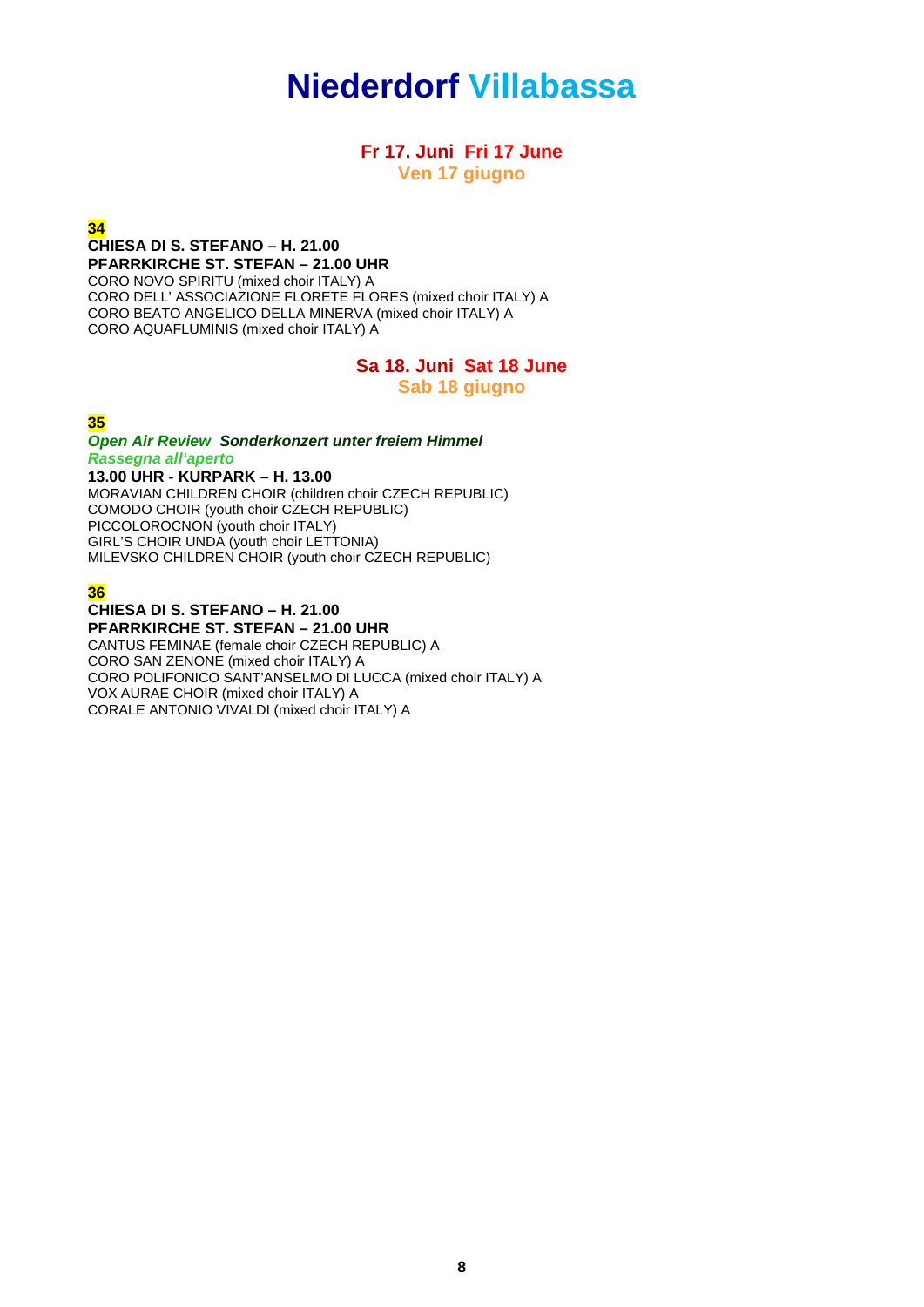# **Pragser Wildsee Lago di Braies**

## *"La Grande Bellezza" "Die Grosse Schönheit"*

Canto e natura si uniscono sulle rive del lago più famoso delle Dolomiti che, per due giorni, diventa lo straordinario palcoscenico di una maratona corale senza precedenti.

Der Gesang und die Natur vereinen sich für zwei Tage am Ufer des schönsten Sees der Dolomiten, welcher Schauplatz des einzigartigen Chörefestivals ist.

Choral song and nature come together on the shores of the most famous lake in the Dolomites which, for two days, becomes the extraordinary stage of an unprecedented choral marathon.

## **Fr 17. Juni Fri 17 June Ven 17 giugno**

#### **37a GRÜNWALDALM MALGA FORESTA**

#### **Ore 10:30 uhr**

TONSPUREN – DER DORTMUNDER CHOR (mixed choir GERMANY) CORALE POLIFONICA METELLIANA (mixed choir ITALY)

#### **Ore 12:30 uhr**

CORO SAVERIO SELECCHY (mixed choir ITALY) MARIATROSTER MÄNNERVOKALWIRTSCHAFT (male choir AUSTRIA)

#### **Ore 14:30 uhr**

AMICI DEL CANTO SARDO (male choir ITALY) CORALE SAN GAETANO (mixed choir ITALY)

#### **Ore 16:30 uhr**

CORO POLIFONICO SANT'ANSELMO DI LUCCA (mixed choir ITALY) CORO CITTA' DI MIRANDOLA (mixed choir ITALY)

#### **37b HOTEL AM SEE HOTEL DEL LAGO**

#### **Ore 11:00 uhr**

THE UNIVERSITY OF WARSAW CHAMBER CHOIR (mixed choir POLAND) MORAVIAN CHILDREN CHOIR (children choir CZECH REPUBLIC)

#### **Ore 13:00 uhr**

MILEVSKO MIXED CHOIR (mixed choir CZECH REPUBLIC) ASSOCIAZIONE CORALE SANSTEFANESE (male choir ITALY)

#### **Ore 15:00 uhr**

CORO VALLE DEL LAMBRO (male choir ITALY) CORO EL VESOTO (male choir ITALY)

#### **Ore 17:00 uhr**

CORO BEATO ANGELICO DELLA MINERVA (mixed choir ITALY) CORI UNITI DI COLLEFERRO E GROTTAFERRATA (mixed choir ITALY)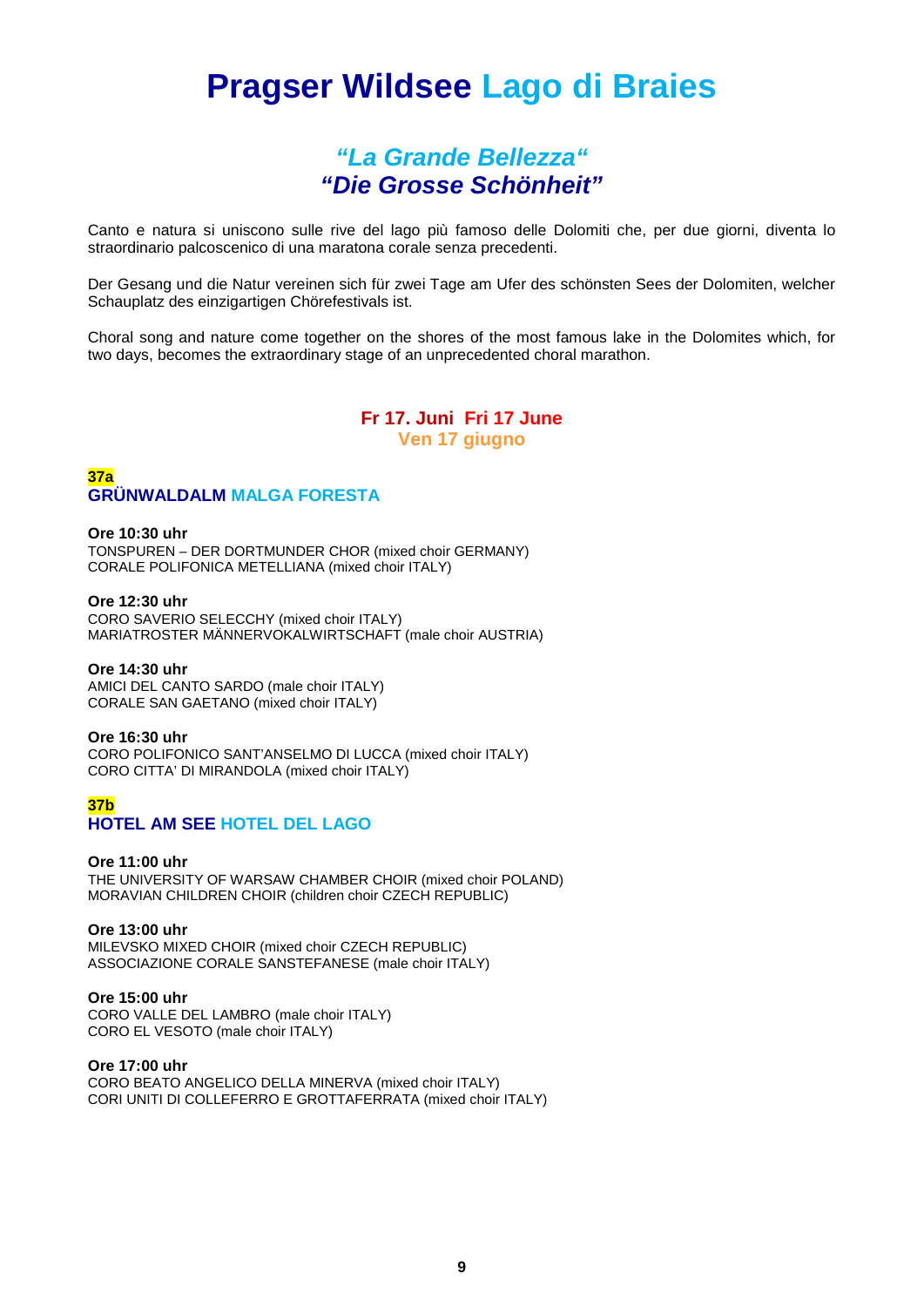#### **Sa 18. Juni Sat 18 June Sab 18 giugno**

#### **38a GRÜNWALDALM MALGA FORESTA**

#### **Ore 10:00 uhr**

MONTROUGE SINGERS (mixed choir ITALY) CORO CICLAMINO (male choir ITALY)

#### **Ore 12:00 uhr**

CORO TERRA MAJURA (mixed choir ITALY)

**38b**

## **HOTEL AM SEE HOTEL DEL LAGO**

#### **Ore 10:30 uhr**

VIBRAZIONI SIMPATICHE (female choir ITALY) FUCKCANCER CHOIR (mixed choir ITALY)

#### **Ore 12:30 uhr**

CORO VOCAL WAVES (mixed choir ITALY) SEM CHI INSCI CUI SCUSARITT (mixed choir ITALY)

**Ore 13:30 uhr** CHORALE DE VALGRISENCHE (mixed choir ITALY) CORO SANTA MARIA ASSUNTA TASSULLO (mixed choir ITALY)

# **Welsberg Monguelfo**

## **Do 16. Juni Thu 16 June Gio 16 giugno**

**39**

**SALA RAIFFEISEN IN CASA CULTURALE PAUL TROGER - H. 21.00 RAIFFEISENSAAL DES PAUL TROGER HAUSES - 21.00 UHR** OKTET ALJAZ (male choir SLOVENIA) E CORO TERRA MAJURA (mixed choir ITALY) C FMK FEMALE CHOIR (female choir HUNGARY) MIX CORO MONTI LIGURI (mixed choir ITALY) C

> **Fr 17. Juni Fri 17 June Ven 17 giugno**

## *"Monguelfo In…Cantata" "Welsberg… im Klang der Choere"*

**PIAZZA CENTRALE – H. 18:00 - 23:00 HAUPTPLATZ – 18:00 - 23:00 UHR**

Volete vivere per una sera la magica atmosfera della Val Pusteria? Allora non potete perdere il festoso appuntamento che il Coro Maschile di Monguelfo ha organizzato per voi nella Piazza Centrale!

Möchten Sie die magische Atmosphäre des Pustertals erleben? Dann dürfen Sie auf keinen Fall die Veranstaltung verpassen, die der Männerchor von Welsberg für Sie auf dem Hauptplatz organisiert hat!

Do you want to experience the magical atmosphere of Val Pusteria Valley? Then you cannot miss the event that the Monguelfo Male Choir has organized for you in the Central Square!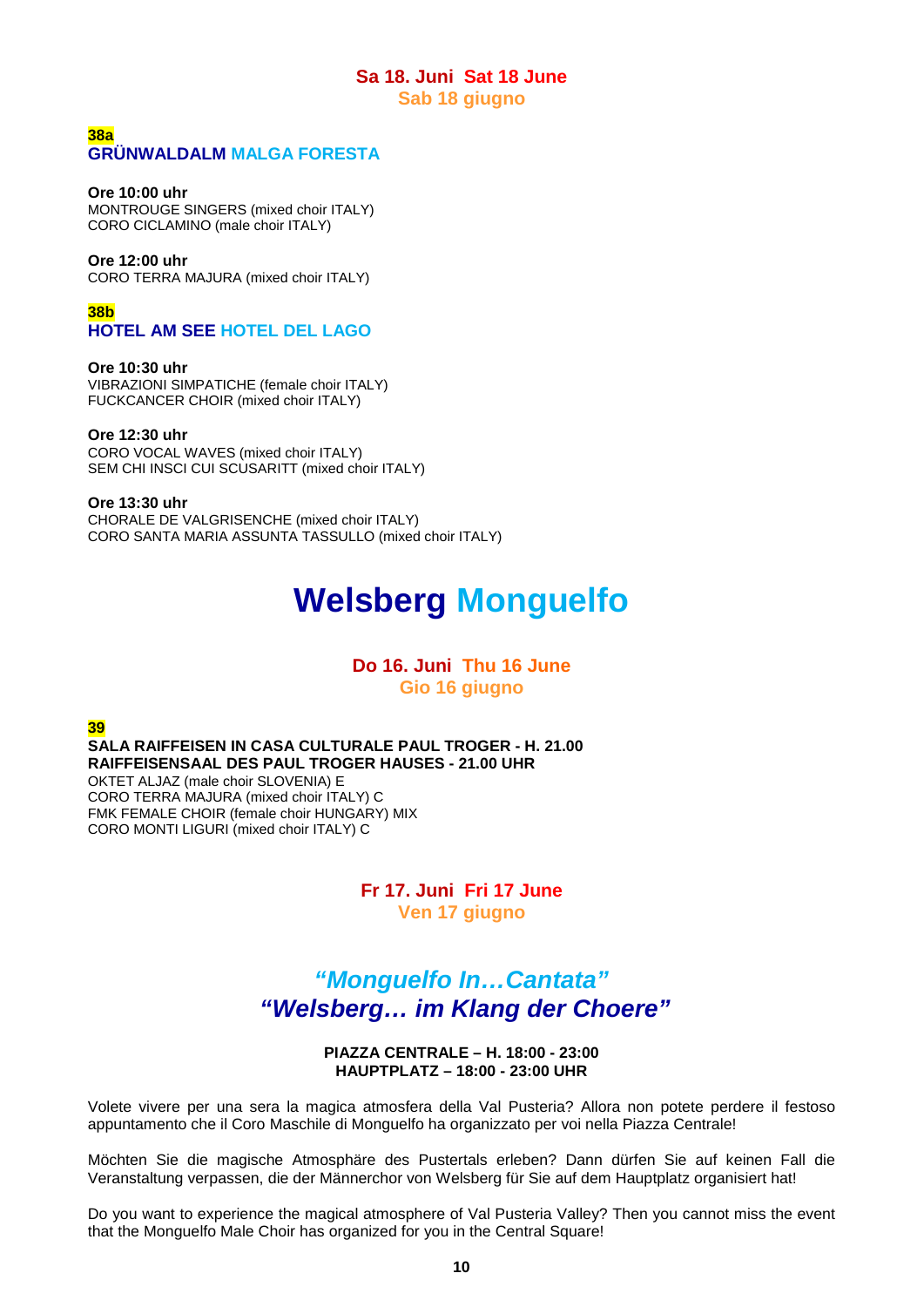#### **40**

## **SALA RAIFFEISEN IN CASA CULTURALE PAUL TROGER - H. 21.00 RAIFFEISENSAAL DES PAUL TROGER HAUSES - 21.00 UHR**

CORO LA SPINETA (mixed choir ITALY) MIX CORO AMICI DELL'OBANTE (male choir ITALY) C CORO SANTA MARIA ASSUNTA TASSULLO (mixed choir ITALY) C CORO PRIMAVERA EX ALLIEVI ISTITUTO ZANON (mixed choir ITALY) C CORO TANAI (mixed choir ITALY) C

### **41**

*Open Air Review Sonderkonzert unter freiem Himmel Rassegna all'aperto* **PIAZZA CENTRALE – H. 21:00**

**HAUPTPLATZ – 21:00 UHR** SEM CHI INSCI CUI SCUSARITT (mixed choir ITALY) LE VOCI DELLA FORESTA (male choir ITALY) CORO AZZURRO DI STRADA (maschile ITALY) CORO VALLE DEL LAMBRO (male choir ITALY) MILEVSKO MIXED CHOIR (mixed choir CZECH REPUBLIC)

# **Sa 18. Juni Sat 18 June**

**Sab 18 giugno**

**42**  *Meeting-Morning Matinee Mattina Incontro* **CHIESA DI S.MARTINO – H. 10.00 KIRCHE ZUM HL. MARTIN – 10.00 UHR**

PSALTIC CHOIR SAINT JOHN OF DAMASCUS (male choir ROMANIA) A VOX AURAE CHOIR (mixed choir ITALY) A CANTUS FEMINAE (female choir CZECH REPUBLIC) A CORO GLAP (mixed choir ITALY) A CORO ALTRENOTE (mixed choir ITALY) A CORALE SAN GAETANO (mixed choir ITALY) A CORO POLIFONICO SANT'ANSELMO DI LUCCA (mixed choir ITALY) A CORO DELL' ASSOCIAZIONE FLORETE FLORES (mixed choir ITALY) A

## **43**

#### *Open Air Review Sonderkonzert unter freiem Himmel Rassegna all'aperto*

**CASTEL MONGUELFO – H. 12.00 SCHLOSS WELSPERG – 12.00 UHR** MEDVIDATA CHILDREN CHOIR (youth choir CZECH REPUBLIC) CORO CASTEL ROCCA (mixed choir ITALY) MILEVSKO MIXED CHOIR (mixed choir CZECH REPUBLIC) AMICI DEL CANTO SARDO (male choir ITALY) KARL JOHAN KORET (male choir NORWAY) CORO MONTI LIGURI (mixed choir ITALY)

## **44**

#### **SALA RAIFFEISEN IN CASA CULTURALE PAUL TROGER - H. 21.00 RAIFFEISENSAAL DES PAUL TROGER HAUSES - 21.00 UHR**

VIBRAZIONI SIMPATICHE (female choir ITALY) F KAPRESANI IN CORO (mixed choir ITALY) C LE VOCI DELLA FORESTA (male choir ITALY) C CORO CASTEL ROCCA (mixed choir ITALY) MIX CORO CITTA' DI MIRANDOLA (mixed choir ITALY) MIX